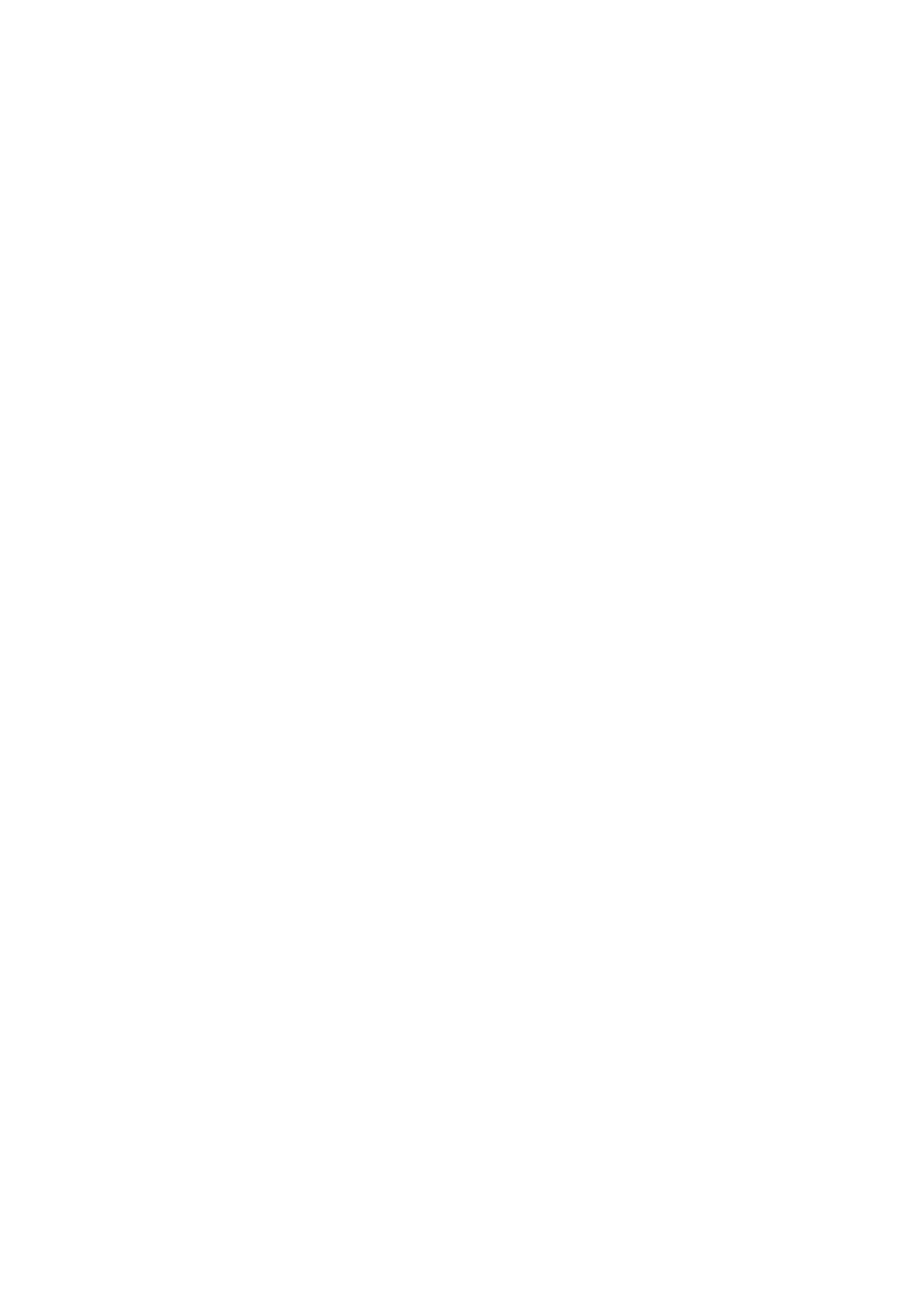# **NORTHERN TERRITORY OF AUSTRALIA**

As in force at 1 April 1998 \_\_\_\_\_\_\_\_\_\_\_\_\_\_\_\_\_\_\_\_

\_\_\_\_\_\_\_\_\_\_\_\_\_\_\_\_\_\_\_\_

### **ADVANCE BANK INTEGRATION ACT**

An Act to provide for the merger of the Advance Bank of Australia Limited with St. George Bank Limited and for related purposes

## **Part 1 Preliminary**

#### **1 Short title**

This Act may be cited as the *Advance Bank Integration Act.*

#### **2 Commencement**

This Act comes into operation on the succession day.

#### **3 Purpose**

The purpose of this Act is to facilitate the integration of Advance Bank Australia Limited into St. George Bank Limited.

#### **4 Interpretation**

(1) In this Act, unless the contrary intention appears:

*ABAL* means Advance Bank Australia Limited (A.C.N. 002 953 335).

*asset* means property, or a right, of any kind, and includes:

- (a) any legal or equitable estate or interest (whether present or future, vested or contingent, tangible or intangible, in real or personal property of any kind;
- (b) any chose in action;
- (c) any right, interest or claim of any kind, including rights, interests or claims in or in relation to property (whether arising under an instrument or otherwise, and whether liquidated or unliquidated, certain or contingent, accrued or accruing); and
- (d) any asset within the meaning of Part IIIA of the *Income Tax Assessment Act 1936* of the Commonwealth.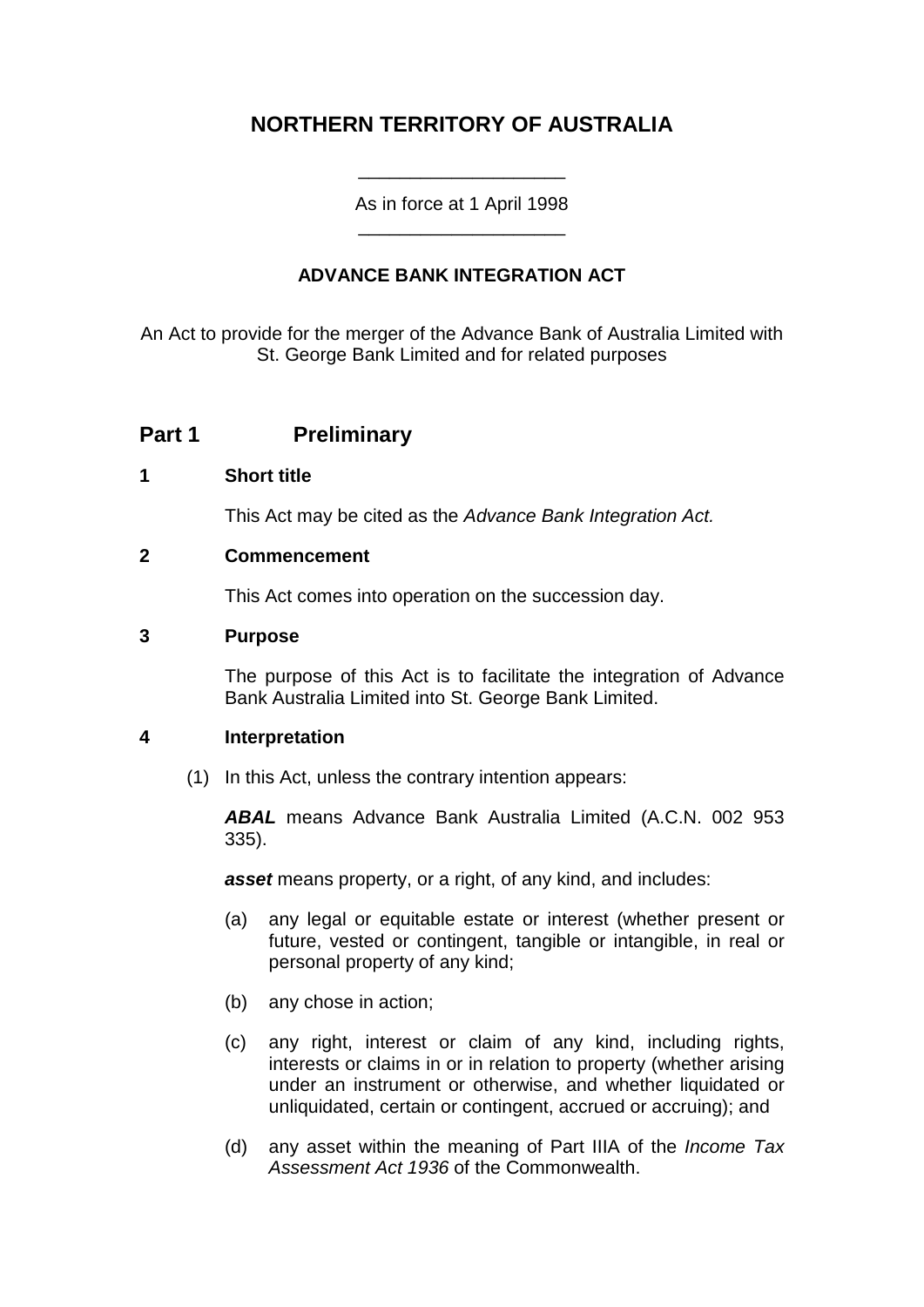*business*, in relation to ABAL, includes the assets and liabilities of ABAL.

*chief executive officer*, in relation to SGB, means the officer having the day to day management of the affairs of the bank and includes an officer acting from time to time in that capacity.

*NSW Regulation* means the *Bank Mergers (Advance Bank) Regulation 1997* made under the *Bank Mergers Act 1996* of New South Wales or, if that Regulation is amended, that Regulation as amended and in force for the time being.

*instrument* includes a document and an oral agreement.

*interest*, in relation to land, includes:

- (a) a legal or equitable estate or interest in the land; and
- (b) a right, power or privilege over, or in relation to, the land.

*liability* includes a duty or obligation of any kind (whether arising under an instrument or otherwise, and whether actual, contingent or prospective).

*SGB* means St. George Bank Limited (A.C.N. 055 513 070).

*succession day* means the day fixed under clause 3 of the NSW Regulation as the succession day for SGB and ABAL.

*translated asset*, in relation to SGB, means an asset that has become, under the NSW Regulation, an asset of SGB.

*translated liability*, in relation to SGB, means a liability that has become, under the NSW Regulation, a liability of SGB.

*translated instrument*, in relation to ABAL, means an instrument (including a legislative instrument other than this Act or the NSW Regulation) subsisting immediately before the succession day:

- (a) to which ABAL is a party;
- (b) that was given to, by or in favour of, ABAL;
- (c) that refers to ABAL; or
- (d) under which money is, or may become, payable, or other property is, or may become, liable to be transferred, to or by ABAL.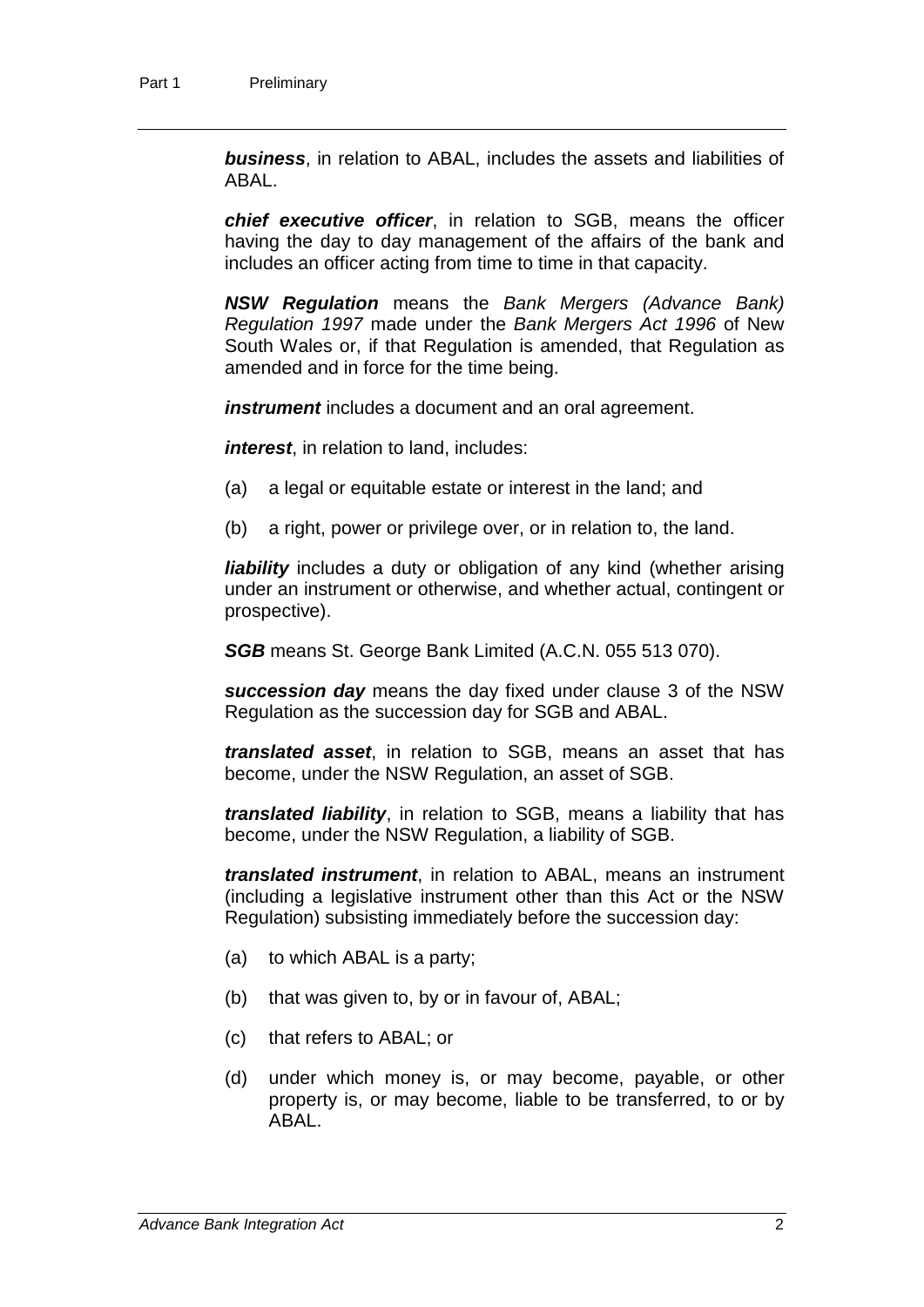(2) Where reference is made in this Act to anything done for a purpose connected with, or arising out of, the operation or effect of this Act, that reference is taken to include any transaction entered into, or any instrument or document made, executed, lodged or given for that purpose.

#### **5 Act binds Crown**

This Act binds the Crown not only in right of the Territory but, so far as the legislative power of the Legislative Assembly permits, the Crown in all its other capacities.

## **Part 2 Recognisation**

#### **6 Consequence of succession day**

On the succession day under the NSW Regulation in accordance with the principle of succession in law:

- (a) SGB becomes the successor in law of ABAL and is for all purposes a continuation of and the same legal entity as ABAL;
- (b) ABAL is liquidated and dissolved;
- (c) all assets of ABAL, wherever located, vest in, or are otherwise available for the use of, SGB without the need for any conveyance, transfer, assignment or assurance and without the need for any prior notice or further act;
- (d) all liabilities of ABAL, wherever located, become liabilities of SGB without the need for any prior notice or further act;
- (e) each translated instrument in respect of ABAL continues to have effect, according to its tenor, on and after the succession day, as if a reference in the instrument to ABAL were a reference to SGB;
- (f) on and after the succession day, a place that, immediately before that day, was a place of business for ABAL is taken to be a place of business for SGB; and
- (g) where, immediately before the succession day:
	- (i) proceedings (including arbitration proceedings) to which ABAL was a party were pending or existing in any court or tribunal, SGB is, on that day, substituted for ABAL as a party to the proceedings and has the same rights in the proceedings as ABAL had; and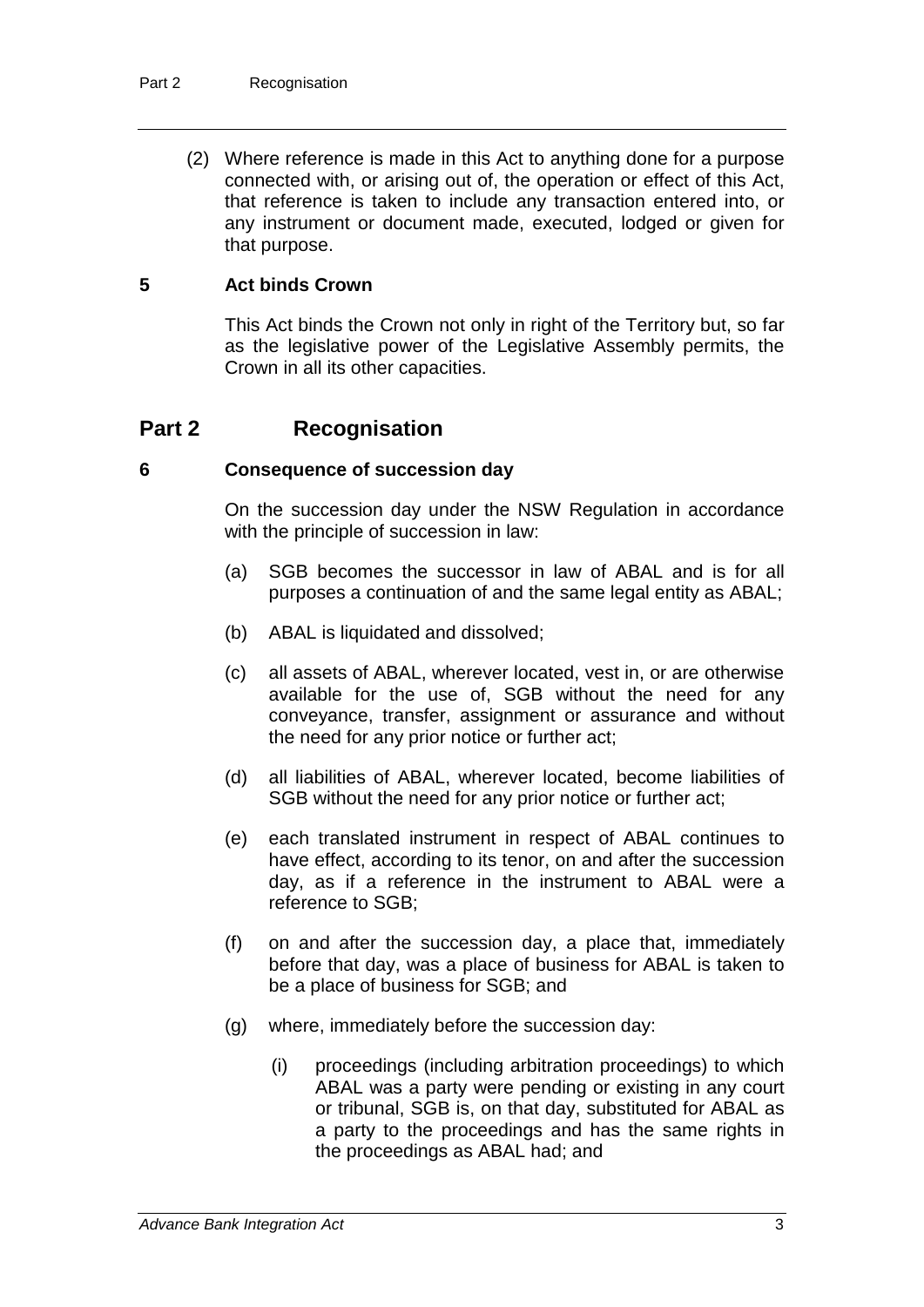(ii) documentary or other evidence would have been admissible for or against the interests of ABAL, that evidence is admissible, on or at any time after that day, for or against the interests of SGB.

#### **7 Name in which SGB carries on business**

- (1) SGB may carry on business in the Territory under any of the following names:
	- (a) Advance Bank Australia;
	- (b) Bank of South Australia;
	- (c) BankSA;
	- (d) another name registered by SGB under the *Business Names Act*.
- (2) "Advance Bank Australia", "Bank of South Australia" and "BankSA" must, on application by SGB, be registered as business names under the Business Names Act.
- (3) For a period of 6 months beginning on the succession day, SGB may also carry on business in the Territory under either of the following names as if the names were registered as business names of SGB under the *Business Names Act*:
	- (a) "Advance Bank Australia Limited";
	- (b) "BankSA a Division of Advance Bank Australia Limited".

## **Part 3 Payment of amount in lieu of Territory taxes and charges**

#### **8 Payment of amount in lieu of Territory taxes and charges**

- (1) SGB must pay to the Treasurer a sum that, in the opinion of the Treasurer, is equal to the amount of taxes, duties and charges that SGB would have been liable to pay under the law of the Territory if the business of ABAL and any translated asset and translated liability had vested in SGB by way of a normal commercial transaction.
- (2) The amount payable under subsection (1) is to be determined by the Treasurer in accordance with principles that the Treasurer thinks appropriate.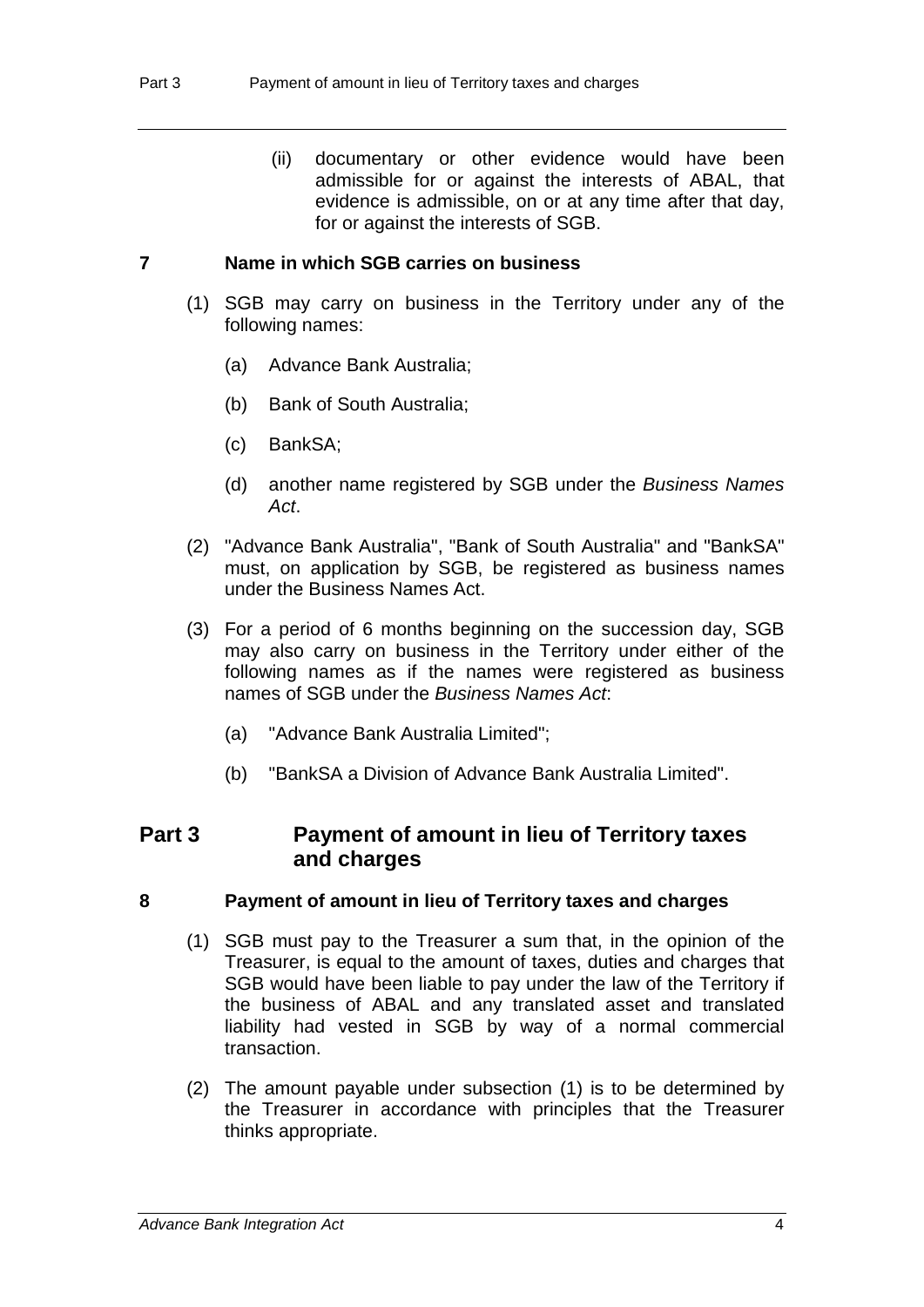- (3) The Treasurer may give a certificate to SGB when satisfied that the sum due under subsection (1) has been paid stating that the sum due under the subsection has been paid.
- (4) Any obligation on SGB arising under an Act for the assessment or imposition of stamp duty, financial institution duty or debits tax:
	- (a) to lodge a statement or return relating to the vesting of the business of ABAL or any translated asset or any translated liability in SGB; or
	- (b) to include information about the vesting in a statement or return,

ceases on payment of the amount determined under subsection (1).

- (5) This section does not apply to fees payable:
	- (a) to the Registrar-General in respect of an act, dealing or other transaction relating to land; or
	- (b) under the Motor Vehicles Act in respect of the transfer of a motor vehicle.
- (6) The sum payable under subsection (1) is a debt due and payable by SGB to the Territory.

## **Part 4 Miscellaneous**

#### **9 Certificates evidencing operation of Act, &c.**

- (1) The chief executive officer of SGB may, by certificate signed by that person, certify any matter in relation to the operation or effect of this Act and, in particular, may certify that:
	- (a) a specified matter or thing relevant to SGB is an aspect of the operation or effect of this Act;
	- (b) a specified thing was done for a purpose connected with, or arising out of, the operation or effect of this Act in relation to SGB;
	- (c) a specified asset of ABAL has become a translated asset of SGB; or
	- (d) a specified liability of ABAL has become a translated liability of SGB.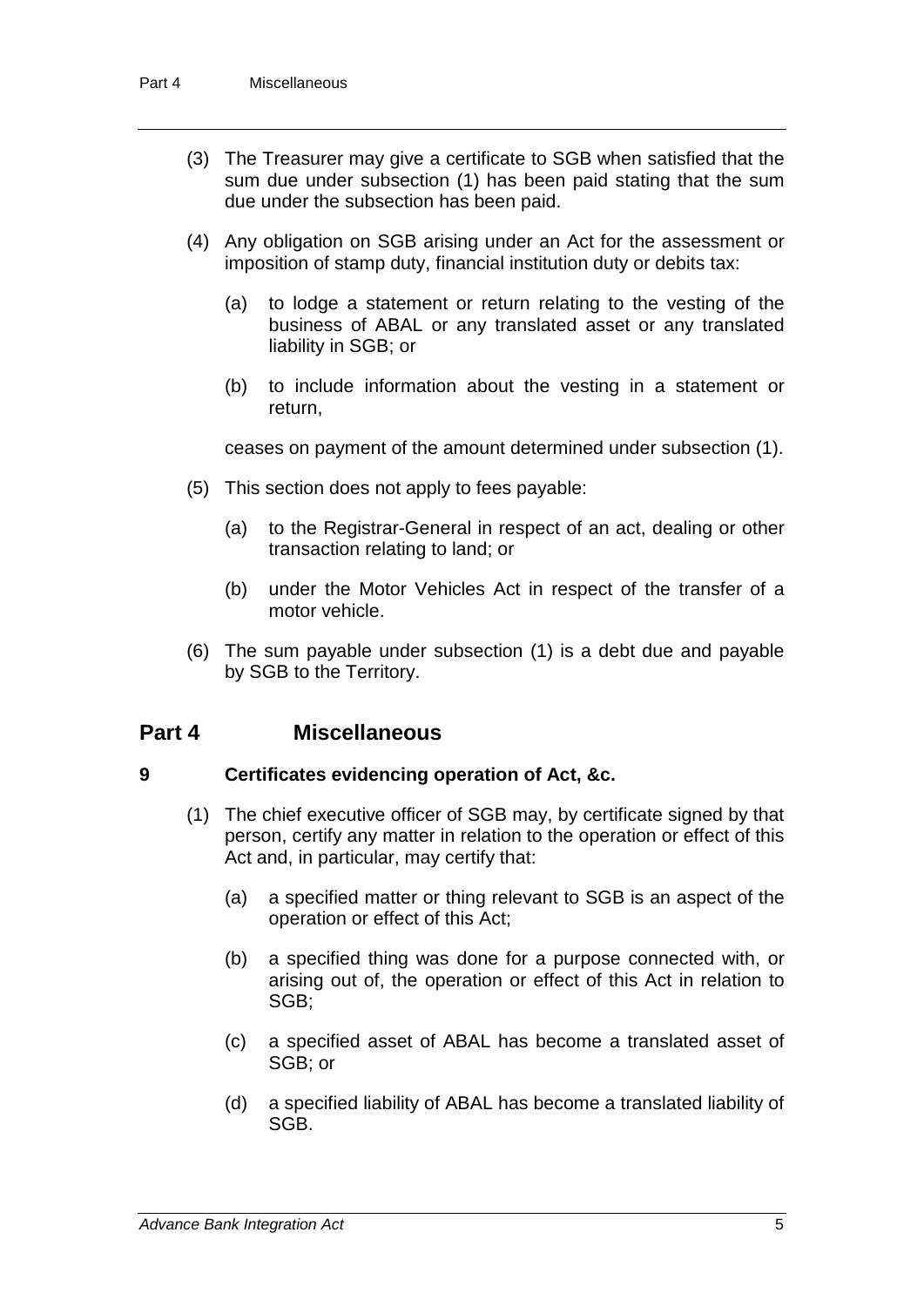- (2) The chief executive officer of SGB may certify that specified assets or liabilities are, or are not, assets or liabilities that vested in ABAL under the Bank of South Australia (Merger with Advance Bank) Act.
- (3) A certificate under subsection (1) or (2) must be accepted in legal proceedings and by an administrative official as evidence of the matter certified.
- (4) An apparently genuine document purporting to be a certificate under subsection (1) or (2) is, unless the contrary is established, to be taken to be the certificate.
- (5) Nothing done by or under this Act or under the NSW Regulation affects the character that records made by ABAL or a bank from which ABAL acquired the records may have as banking records for the purposes of the law of evidence.

#### **10 Registration of title, &c.**

- (1) The Registrar-General or other person required or authorised by law to register or record transactions affecting assets or liabilities:
	- (a) may (without formal application) register or record in the appropriate way the vesting of a translated asset or translated liability; and
	- (b) must, on written application by SGB, register or record in the appropriate way the vesting of a translated asset or translated liability.
- (2) A transaction related to a translated asset or translated liability entered into by SGB in ABAL's name or the name of a predecessor in title to ABAL, if effected by an instrument otherwise in registrable form, must be registered even though SGB has not been registered as proprietor of the asset.

#### **11 Act has effect despite other laws**

- (1) This Act has effect in spite of anything in any contract, deed, undertaking, agreement or other instrument.
- (2) Nothing done by or under this Act or under the NSW Regulation:
	- (a) places SGB, ABAL or another person in breach of contract or confidence or otherwise makes any of them guilty of a civil wrong; or
	- (b) places SGB, ABAL or another person in breach of:
		- (i) any law of the Northern Territory; or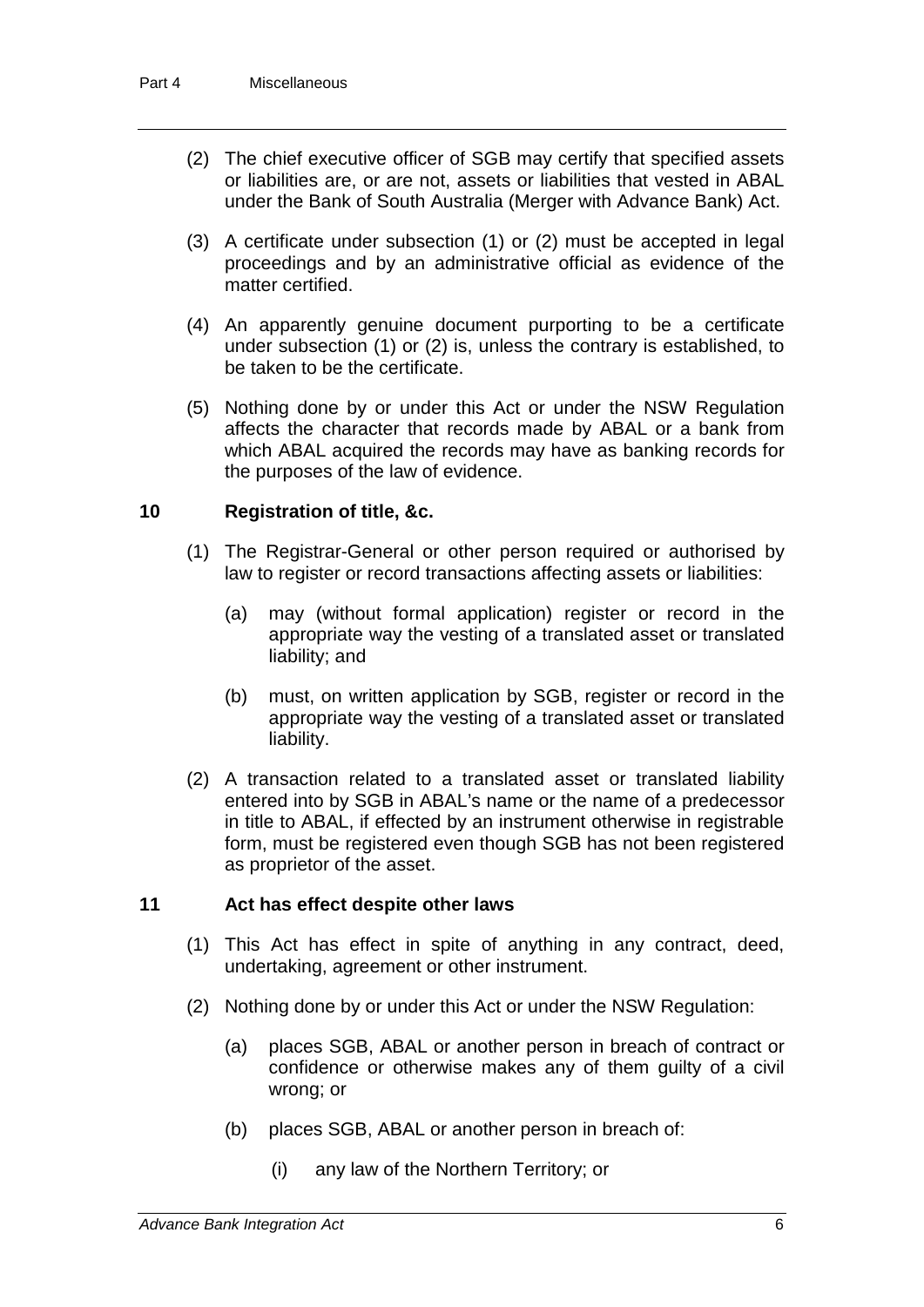- (ii) any contractual provision prohibiting, restricting or regulating the assignment or transfer of any asset or liability or the disclosure of any information; or
- (c) releases any surety, wholly or partly, from all or any of the surety's obligations.
- (3) Without limiting subsection (1), where, apart from this section, the advice or consent of a person would be necessary in a particular respect, the advice is taken to have been obtained or the consent is taken to have been given, as the case requires.